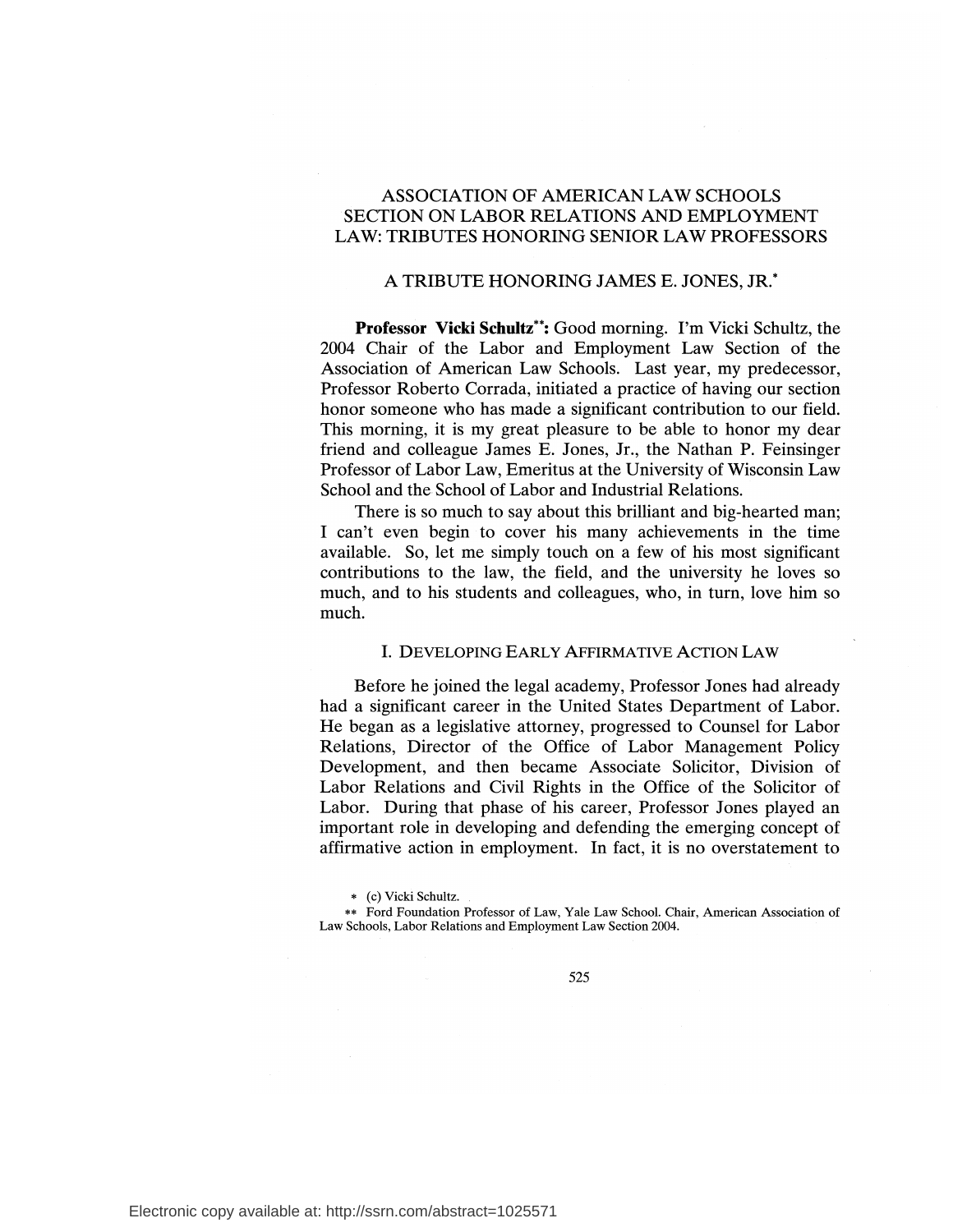say that Professor Jones is one of the architects of the modern concept of affirmative action in employment.

If you've read Professor Jones' work,<sup>1</sup> you know that the concept of affirmative action was not created primarily in the courts, but in the executive branch. In 1941, President Franklin Delano Roosevelt issued an executive order establishing the Fair Employment Practices program and declaring it the government's policy to "encourage full participation in the national defense program by all citizens of the United States, regardless of race, creed, color, or national origin."<sup>2</sup> This order applied to all defense contracts, to federal government employment, and to vocational and training programs set up by federal agencies.

It wasn't until 1961, however, that the term "affirmative action" was used in a presidential order. President John F. Kennedy issued Executive Order 10,925, which not only prohibited discrimination because of race, religion, color and national origin by federal contractors, but also required them to take "affirmative action to ensure that applicants are employed, and that employees are treated during employment, without regard to their race, creed, color, or national origin."3 This same affirmative action obligation is continued in the current Executive Order 11,246.<sup>4</sup>

President Kennedy created the Committee on Equal Employment Opportunity and gave it jurisdiction over both the federal civil service and federal government contracting and subcontracting.<sup>5</sup> Unlike its predecessors, this new Committee had enforcement authority, including the authority to recommend action by the Justice Department or to institute administrative proceedings to terminate present government contracts and bar future ones. Chaired by Vice President Lyndon B. Johnson and vice-chaired by Secretary of Labor Willard Wirtz, the committee was staffed primarily by Labor Department attorneys like Professor Jones.

1. *See, e.g.,* James E. Jones, Jr., *The Genesis and Present Status of Affirmative Action in Employment: Economic, Legal, and Political Realities,* 70 IOWA L. REV. 901 (1985). The description of early enforcement efforts contained in this section draws heavily on Professor Jones's article as well as an article by David L. Rose, who was involved in early enforcement efforts at the United States Department of Justice. *See* David L. Rose, *Civil Rights Twenty-Five Years Later: Where Do We Stand on Equal Employment Opportunity Law Enforcement?* 42 VAND. L. REV. 1121 (1989).

2. Exec. Order No. 8802, 3 C.F.R. 957 (1938-1943 Comp.).

3. Exec. Order 10,925, 3 C.F.R. 448 (1959-1963 Comp.).

4. Exec. Order 11,246, 12935, 3 C.F.R. 339 (1964-1965 Comp.), *reprinted in* 29 U.S.C. 2000e app. (2000).

5. Id.; Exec. Order 11,114, 123 Fed. Reg. 6485 (1963).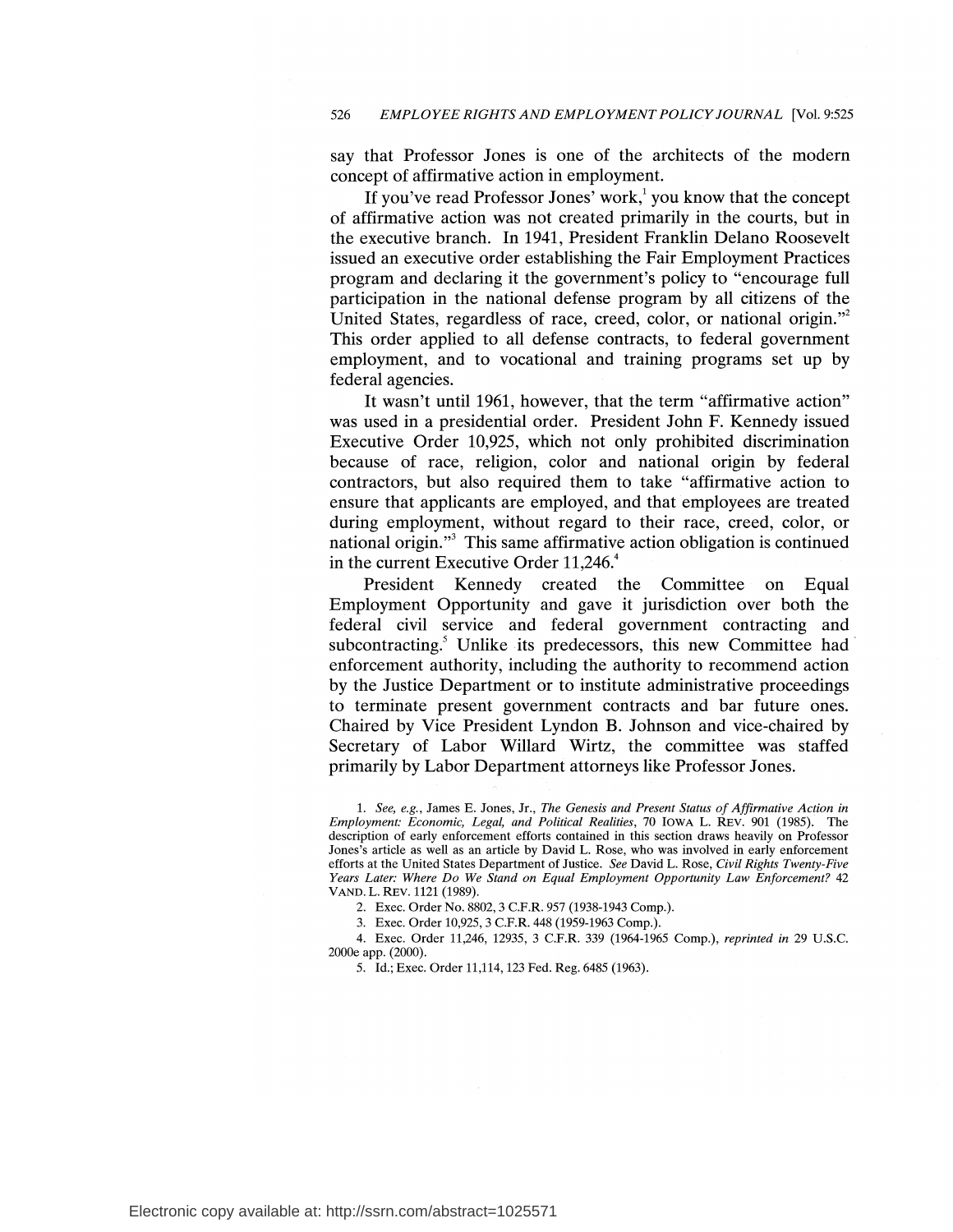#### 2005] *A TRIBUTE HONORING JAMES E. JONES* 527

Professor Jones was one of the principal draftsmen of the first set of rules and regulations issued by the Committee under Executive Order 10,925. These rules preserved the broad duty of affirmative action, but did not define it. After that, Professor Jones worked to nurture and flesh out the undefined affirmative action obligation in the policies and practices of federal contracting agencies and in early cases enforcing Title VII of the Civil Rights Act of 1964. The Department of Labor took an aggressive enforcement stance, sometimes requesting assistance from the Department of Justice in cases involving the building trade unions, with whom the federal government had no direct contractual relationship. Early cases, such as *United States v. Local 189, Papermakers,* 6 established the important principle that seniority systems which perpetuated the effects of pre-Act discrimination, and which therefore had a disparate impact on African Americans, violated both Executive Order 11,246 and Title VII. This recognition of the disparate impact principle helped lay the groundwork for numerical goals and timetables, $\alpha$  which were a central feature of the "affirmative action" obligation that emerged from early enforcement efforts.

Professor Jones's contributions didn't end there. He also drafted, and wrote the memorandum in support of, perhaps the key initiative that consolidated and helped establish the validity of goals and timetables as a means of accomplishing affirmative action: the revised Philadelphia plan. Promulgated in 1969 by staff attorneys under the supervision of President Richard Nixon's Assistant Secretary of Labor Arthur Fletcher, the Plan required bidders on federally assisted construction contracts in the Philadelphia area to set numerical goals for employing African Americans and other racial minorities in the building trades. The building trades unions strongly opposed the Plan, and after the Justice Department finally approved it, the Comptroller General ruled that it violated Title VII. In response, Labor Secretary George Schultz sought a written opinion from the Attorney General, which was binding on the executive branch unless overturned by a competent court. The opinion, which was prepared under the supervision of Assistant Attorney General William Rehnquist and signed by Attorney General John Mitchell, stated that the Philadelphia plan was authorized under Executive

6. 282 F. Supp. 39 (E.D. La. 1968).

7. *See* Alfred Blumrosen, *The Legacy of* Griggs: *Social Progress and Subjective Judgments,* 63 CHI.-KENT L. REV. 1, 6 (1987).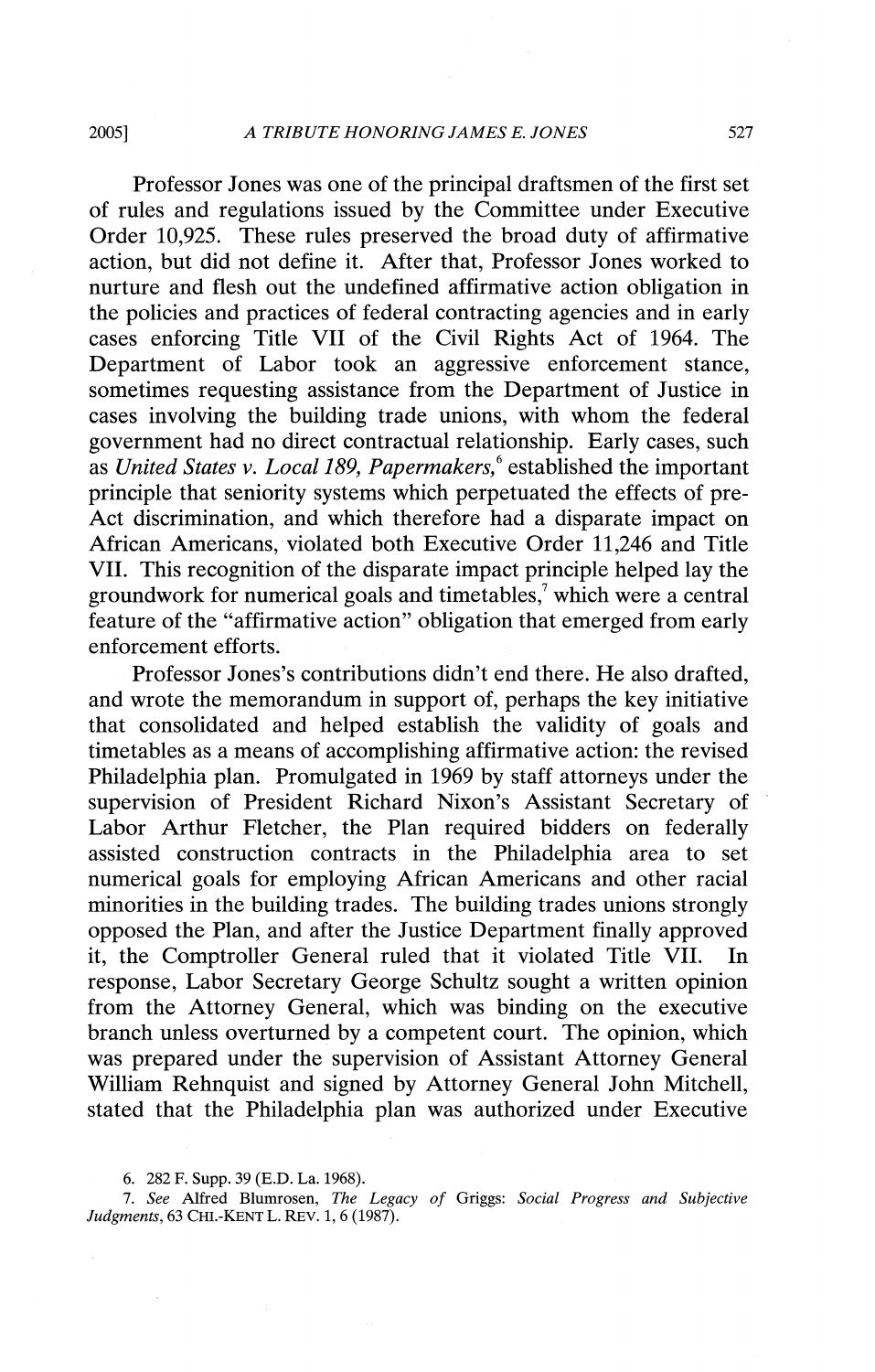#### 528 *EMPLOYEE RIGHTS AND EMPLOYMENT POLICY JOURNAL* [Vol. 9:525

Order 11,246 and valid under Title VII. When the Plan was later challenged in court, it was upheld under both provisions by the United States Court of Appeals for the Third Circuit.<sup>8</sup> Further, when Congress passed the Equal Employment Opportunity Act of  $1972^{\circ}$  to amend Title VII, Congress defeated a series of amendments designed to block the enforcement of goals and timetables. Thus, by 1972, all three branches of government had approved the approach to affirmative action crafted by Labor Department lawyers, including Professor Jones.

The adoption of the Philadelphia Plan by the Department of Labor, and its approval by the President, the Attorney General, and the courts, had significant results. The Department of Labor issued similar plans for the building trades in most large urban areas. More importantly, numerical goals and timetables became part of the affirmative action obligation of all federal procurement contractors and subcontractors.<sup>10</sup> Empirical studies suggest that this approach succeeded and that these contractors employed more racial minorities as a result of the federal contract compliance program.<sup>11</sup>

# II. CREATING THE FIELD OF EMPLOYMENT DISCRIMINATION LAW

In 1969, after working on the Philadelphia Plan, Professor Jones was recruited to the University of Wisconsin to teach labor law in the Law School, with a quarter-time appointment to the Graduate School of Labor and Industrial Relations. Although Professor Jones began as . a Visiting Professor, he was given tenure in the spring of 1970, in his first year of teaching. Little wonder, for Professor Jones published four articles not long after he arrived.<sup>12</sup> This was no small feat, even for someone of Jones's talent. Add to this the fact that Professor Jones was the first Black professor at the University of Wisconsin

8. Contractors Ass'n of E. Pa. v. Sec'y of Labor, 442 F.2d 159 (3d Cir. 1971).

9. Pub. L. No. 92-261, 86 Stat. 104, *codified as amended at* 42 U.S.C. §§ 2000e to 2000e-l 7 (2000).

10. 41 C.F.R. pt.60-2 (2005).

11. *See, e.g.,* Jonathan Leonard, *The Impact of Affirmative Action Regulation and Equal Employment Law on Black Employment* 4 J. ECON. PERSPECTIVES 47 (1984); Jonathan ,Leonard, *What Promises are Worth: The Impact of Affirmative Action Goals,* 20 J. HUMAN RES. 3. (1985).

12. *See* James E. Jones, Jr., *The Bugaboo of Employment Quotas,* 1970 WIS. L. REV. 341; James E. Jones, Jr., *Federal Contract Compliance in Phase II* - *The Dawning of the Age of Enforcement,* 4 GA. L. REV. 756 (1970); James E. Jones, Jr., *The Role of Law in Improving Minority Group Employment Opportunities,* 16 LAB. L. DEV. 198 (1970); James E. Jones, Jr., *To Rouse "A Slumbering Giant"- Government Contracting and Equal Employment Initiatives for the 1970's,* 17 LAB. L.DEV. 151 (1971).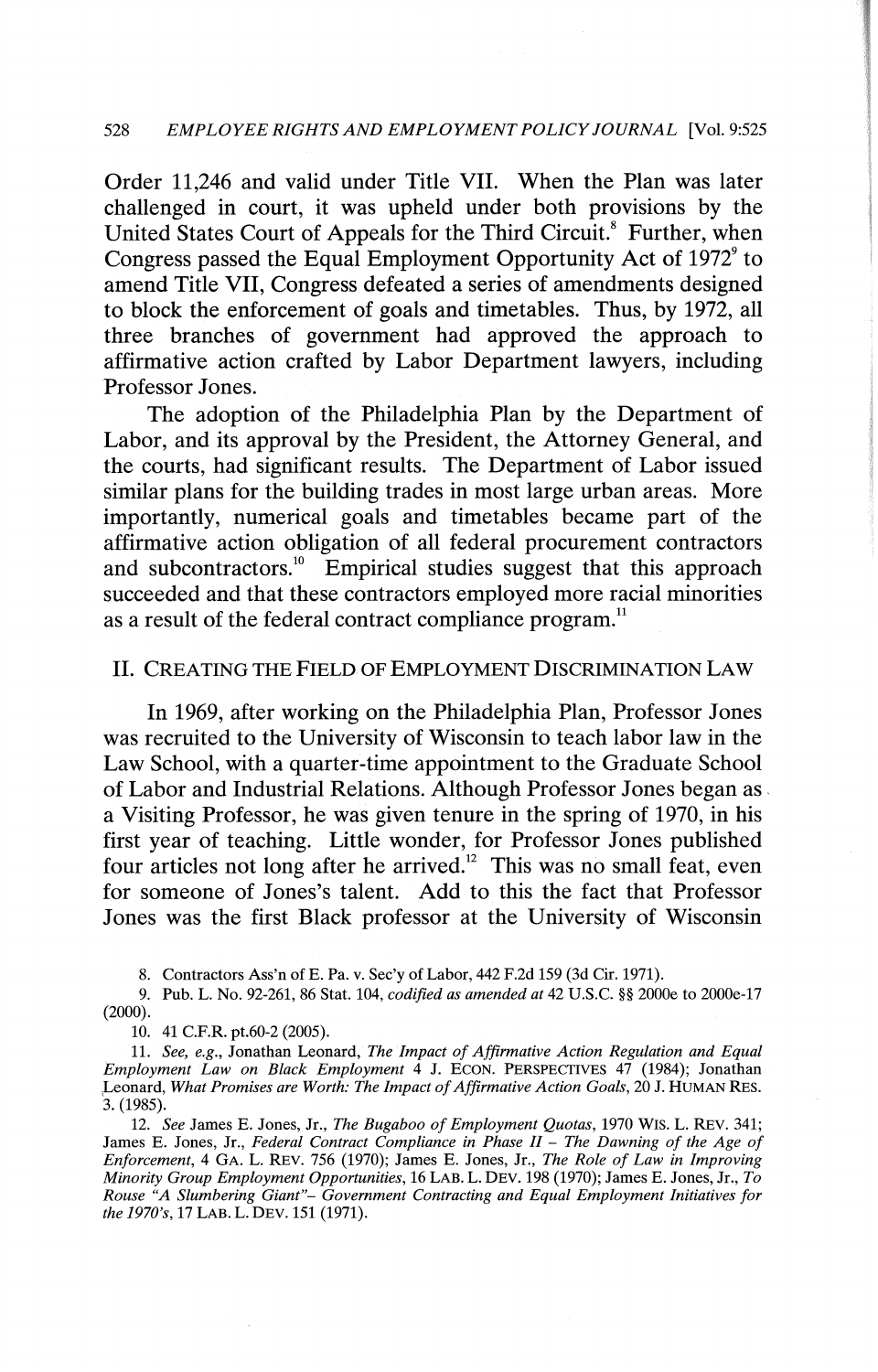Law School, and one of the first Blacks in the legal academy anywhere, and it becomes apparent that he was indeed a pioneer.<sup>13</sup>

During his first few years at Wisconsin, Professor Jones helped found the field of employment discrimination law. The four articles he wrote that year all helped introduce the fundamentals of the subject to lawyers and labor relations people. In the spring of 1970, Professor Jones taught a course on this subject matter from materials that he compiled on his own. Until then, there was no such field as "employment discrimination law." In fact, at the time, the course was so new that the AALS didn't recognize it as a subject in its own right, but listed it, at first, under "constitutional law," and later, under "civil rights." In one of his articles, Professor Jones laughingly recounts that for thirty years he was known as a civil rights lawyer, $14$  even though he has always insisted (correctly, in my view) that employment discrimination law is also a branch of labor and employment law.

In 1971, selections from Professor Jones's original teaching materials became the core of one of the first casebooks on employment discrimination law, published by West Publishing Company under the auspices of the Labor Law Group. From 1971 through 1987, Professor Jones co-authored four more editions of this casebook, *Cases and Materials on Discrimination in Employment. <sup>15</sup>* From 1978 to 1982, Professor Jones chaired the Labor Law group, which put out six books on various aspects of labor and employment law, including the one on employment discrimination. Jones's casebook continues to exist (it's now on its seventh edition), though it now has a slightly different title and it no longer bears Professor Jones's name.<sup>16</sup> Among his other noteworthy publications, Professor Jones also co-edited with University of Wisconsin Professor Herbert Hill the award-winning book, *Race in America*.<sup>17</sup> Through this casebook and his other scholarship, Professor Jones helped create

13. James E. Jones, Jr., *Some Observations on Teaching from the "Pioneer" Generation, 5*  MICH. J. RACE & L. 229, 229 (1999). This section draws heavily on this article, as well as on a private communication from Professor Jones to the author. Email from Professor James E. Jones, Jr. to Professor Vicki Schultz, Dec. 11, 2003.

14. Jones, *supra* note 13, at 230.

15. *Id.* at 234 & n.11, 235; *see also* JAMES E. JONES, JR. ET AL., CASES AND MATERIALS ON DISCRIMINATION IN EMPLOYMENT (5th ed. 1987).

16. *See* ROBERT BELTON ET AL., EMPLOYMENT DISCRIMINATION LAW: CASES AND MATERIALS ON EQUALITY IN THE WORKPLACE (7th ed. 2004).

17. HERBERT HILL & JAMES E. JONES, RACE. IN AMERICA: THE STRUGGLE FOR EQUALITY (1993).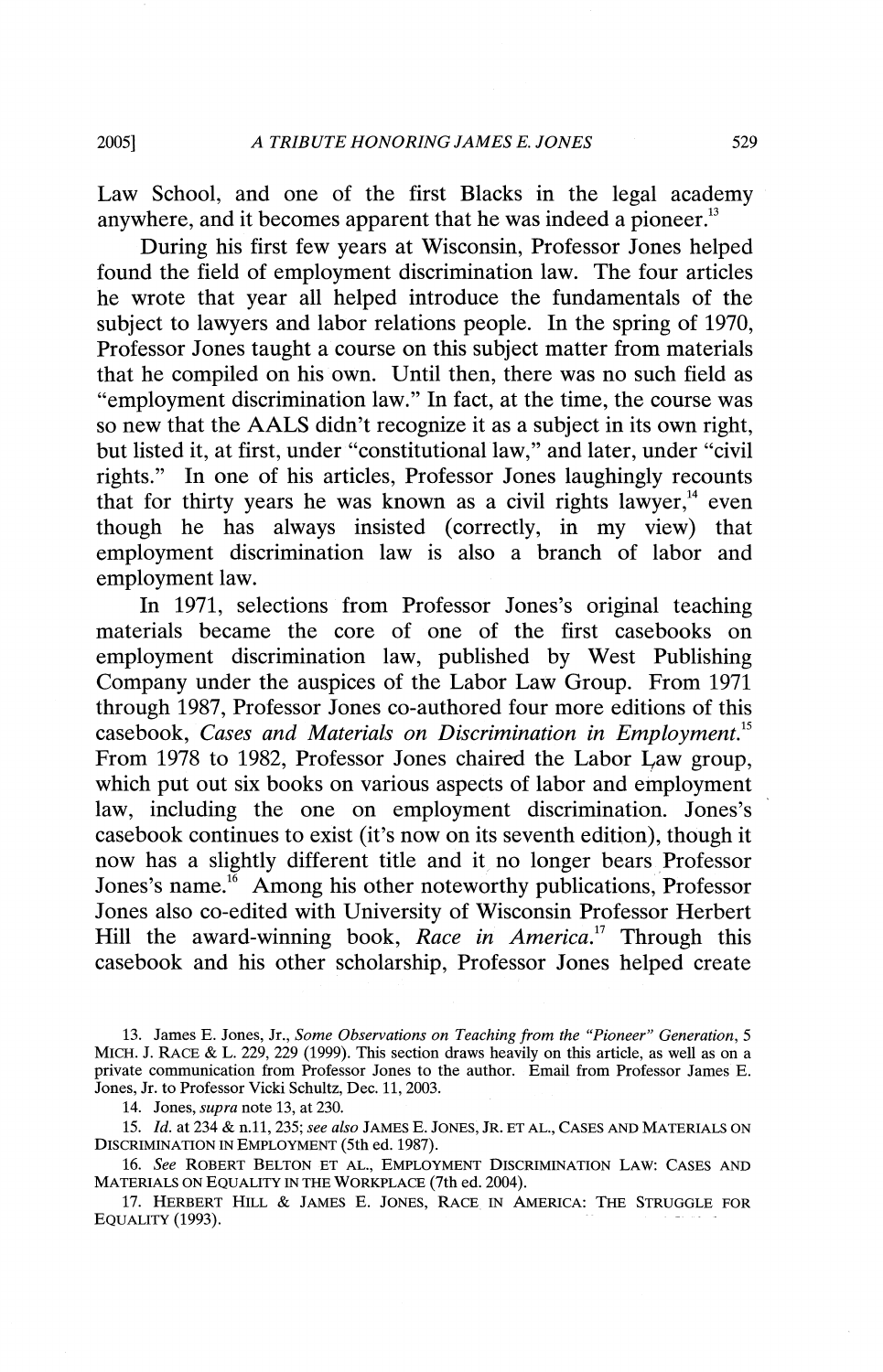#### 530 *EMPLOYEE RIGHTS AND EMPLOYMENT POLICY JOURNAL* [Vol. 9:525

and shape the canon of employment discrimination law. Even today, one can't teach the course properly without teaching the core cases and concepts his original casebook introduced. Nor can one understand the history of employment discrimination law or race in America without reading his articles and books.

As all of us know, the field has grown tremendously over the years. By 1983, 128 law schools were offering seminars or courses in employment discrimination law, and in 1985, the AALS finally recognized a separate section on employment discrimination law. The AALS directory for 2004-05 lists 399 teachers of employment discrimination law, who offer courses at 171 different law schools. Employment discrimination law makes up a significant portion of the courts' caseload, so there's a real-world need for students to know about it. Not only that: It's also a field in which some of the most intellectually, empirically, and practically significant scholarship is being done. Today, employment discrimination law is a widely recognized and respected field of law, thanks in no small part to the efforts of Professor Jones.

## Ill. SERVING THE UNIVERSITY AND THE LARGER SOCIETY

In addition to fashioning early affirmative action law and founding the field of employment discrimination law, Professor Jones also found time to devote himself to the University of Wisconsin and to the larger society. In the interests of time, I'll focus most of my remarks on his University activities, but I think you'll be able to see how these undertakings served not only the University but also the State of Wisconsin and the larger world in which it's located.

By now, you won't be surprised to hear that two of Professor Jones's most significant initiatives had to do with equal opportunity this time, in the context of education rather than employment. Professor Jones helped shape the University of Wisconsin System's basic policy on minority and disadvantaged problems, including the legal educational opportunity (LEO) program. He was a member of the Regents' Ad Hoc Committee that drafted the policy in 1970, and he continued to provide technical support and advice about the University's administration and implementation of this program until 1997. The Law School's LEO program, which began in 1967 with the recruitment of four African-American students and two Latino students, took off under Professor Jones' leadership and became a nationwide model for recruiting and retaining students of color and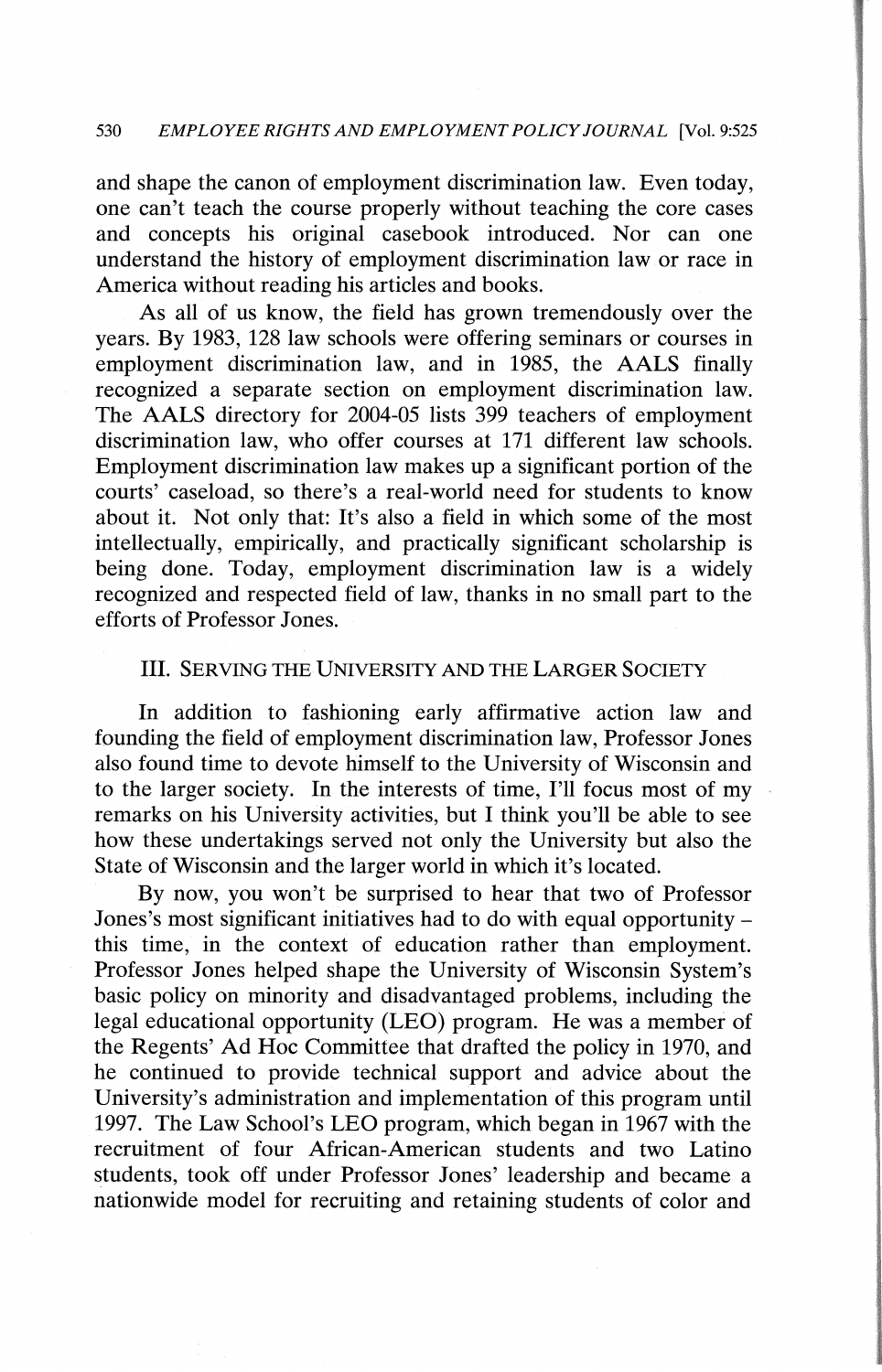disadvantaged students. Today, its alumni number well over 1,000 African-American, Asian-Pacific-American, American Indian, and Latino-American graduates, many of whom are leaders in Wisconsin and around the world.

Professor Jones was a moving force in creating another wellknown program for minority students, the William H. Hastie Fellowship Program. Established in 1973, the program was named after William H. Hastie (1904-1976), a lawyer, teacher, jurist, and civil rights advocate who championed the importance of high-quality legal education. The Hastie program provides opportunity for law school graduates of color to prepare for a career in law teaching. For two years, the fellow works closely with members of the University of Wisconsin law faculty to produce a thesis that demonstrates his or her ability to perform high-quality legal scholarship. The program has been highly successful in producing law teachers, including such prominent leaders as Professor Daniel Bernstine, now the President of Portland State University and a former Dean and Professor at the University of Wisconsin Law School. As of 2003, there had been thirty-two Hastie fellows, of whom twenty-one were or had been in law teaching in law schools throughout the United States.

These two initiatives would have been more than enough for most people, but they weren't enough for Jim Jones. At the University of Wisconsin, Professor Jones served in a number of additional leadership roles. He was an Associate of the Institute for Research on Poverty and Director of the Center for Equal Employment and Affirmative Action of the Industrial Relations Research Institute from 1974 to 1993. He served several terms in the University Senate and on the University Athletic Board from 1972 to 1989. A firm believer in the Wisconsin idea, Professor Jones also served various levels of government. He was appointed by the President of the United States to the Federal Service Impasses panel, where he served from 1978-1982. He was named by the Governor of the State of Wisconsin to the Manpower Planning Council, where he served from 1971 to 1976, and to the Wisconsin Task Force on Comparable Worth, where he served from 1984-1986. He was appointed by the Mayor of the City of Madison to the Police and Fire Commission, where he served from 1973 to 1977 and again from 1994-1995. He has also been a member of the United Auto Workers Board of Review since 1970, and has served as a labor arbitrator in countless cases over the years.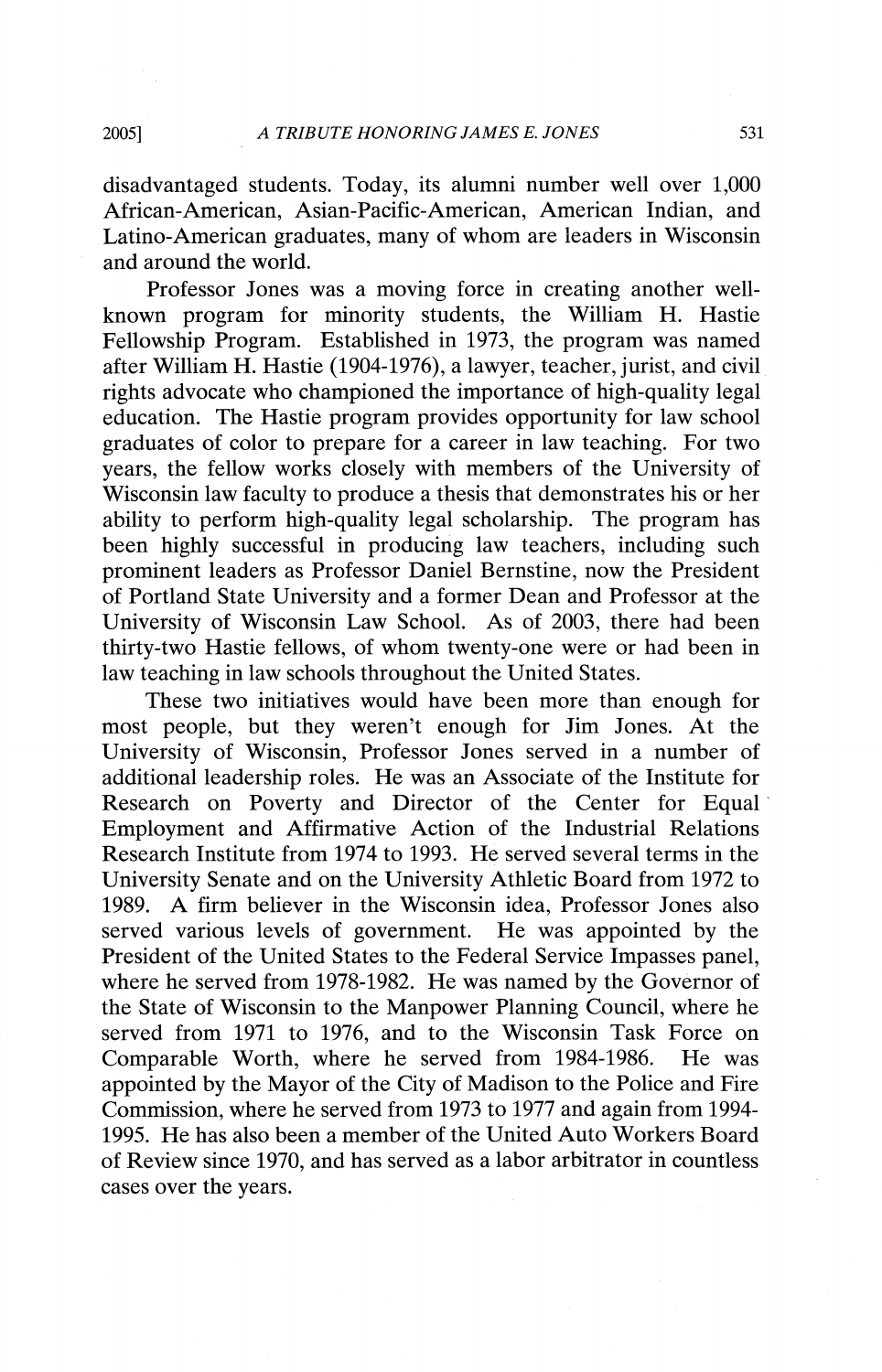### IV. BEING A MODEL MENTOR AND COLLEAGUE

Despite his involvement in all these activities and more, Professor Jones has always found plenty of time to be available to his students and colleagues. I know, because for six years I shared an office next to him on the sixth floor of the tower at the University of Wisconsin Law School.

Professor Jones helped recruit me to the University of Wisconsin Law School as an assistant professor. I had been working as a trial attorney in the Employment Litigation Section of the United States Department of Justice, Civil Rights Division, bringing Title VII pattern or practice cases. I loved employment discrimination law almost as much as Jim Jones, and, to his credit, he saw that right away. He had the generosity of spirit to offer to give up teaching his beloved Employment Discrimination Law course, so that I could teach it, if only I would come to Wisconsin. Professor Jones may not realize this, but he is one of the major reasons I chose Wisconsin (over two other schools who were offering higher salaries), and one of the main reasons why the school has remained so dear to my heart over the years. His willingness to hand over his course to me spoke volumes about the kind of man he was and mentor he would be. What a wonderful opportunity it was to have this amazingly brilliant but modest, learned yet enormously practical, morally upright while also downright *fun* man to inspire and guide me!

Professor Jones's door was always open, and he was always full of sound advice and splendid conversation. I haven't always followed his advice, but I would be better off if I had done so. I shall never forget his generosity, his wisdom, and his moral example. Professor Jones was always kind and patient with me (even when I didn't deserve it), but I can tell you that he didn't always suffer other fools gladly. He was the moral conscience of the faculty, and if anyone dared forget that the University of Wisconsin was an exceptional law school – one committed to excellence and inclusion at the same time – Jim Jones didn't hesitate to remind them. We were, in no small part, *Professor Jones's* law school, the one he had helped bring into being and nurtured as the living embodiment of the principles he had fought for and lived by all his life.

Over the years, it wasn't only me and my colleagues who benefited from Professor Jones's presence: The students did also. Scores of law students appeared at his door, at all hours of the day and evening, and Professor Jones always took them in. Many of them